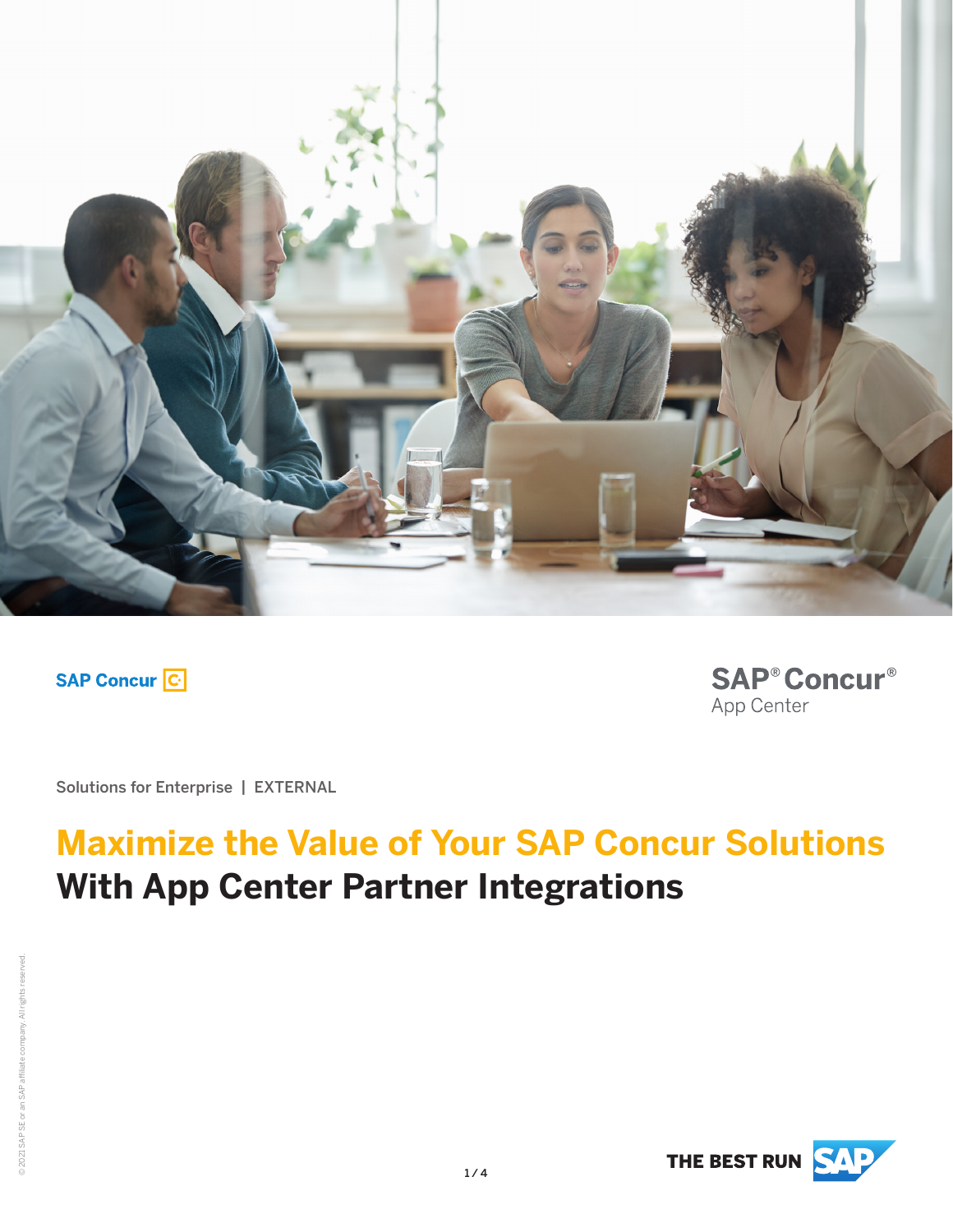### **Over 250 partner apps enable you to do more with your SAP Concur solutions.**

### Effectively manage spend with tools that control cost and maximize value.



- Payment Providers automate and optimize A/P payments to reduce the cost of vendor payments.
- **Zylo** provides visibility into employee software purchases so you can consolidate licenses, standardize tools, and manage IT spend.
- Integrations with **Rocketrip** and **Tripkicks** enable you to reduce travel spend by up to 30% while improving employee engagement and policy compliance.

#### Use best-in-class technology to efficiently enforce internal and external regulatory requirements.



- Cross-border immigration and tax partners help you keep up with cross-border payroll tax and immigration requirements for a distributed workforce.
- Life Sciences partners track healthcare attendee spend to facilitate easier reporting for Open Payments and other regulations.
- Partner apps make it easy to comply with global regulations around receipts such as e-Bunsho in Japan, e-Fapiao in China, and CFDI in Mexico.

### Improve efficiency and satisfaction through applications that positively impact employee experience.

- E-receipt integrations such as Uber for Business and Lyft Business streamline the expense process.
- **Catering and meal delivery services** make it easy to order and expense food online.
- Apps provide trip planning, translation, and safety tips to enable you to *improve the* travel experience for everyone.

#### Prepare your business for future growth with applications that optimize your business.

- Jet-Set Offset enables carbon offsetting for travel to align with your corporate sustainability initiatives and help build a better future.
- More than 55 partner **ERP connectors** integrate with the most popular accounting systems to give your organization a more connected, efficient way to manage spend.
- Protect your workforce with **Duty of Care** partner integrations that enable you to monitor travelers' activity and assist employees in the event of an emergency.

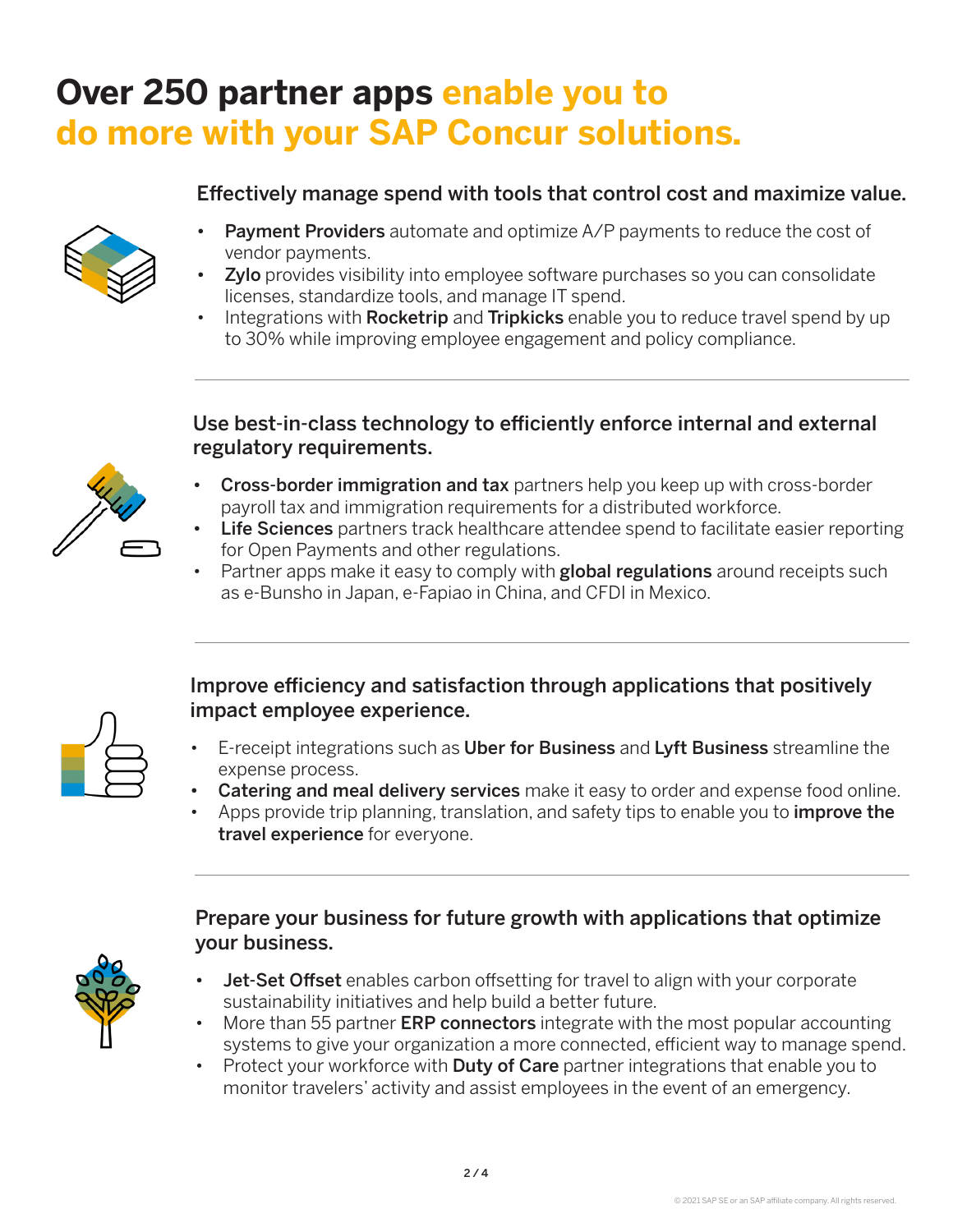# **Tools and services to solve financial, operational, and organizational challenges with ease.**

Our open platform makes it possible for partners to develop apps and services that easily integrate with SAP Concur solutions and extend the value of our products. With partner apps, you can:

- Use data to make more-informed business decisions
- Reduce costs, improve compliance, and increase efficiency
- Give employees a rewarding work-from-anywhere experience



"We've saved at least 13% with Rocketrip and helped incentivize employees to follow our policies." Sunshine Starks, Travel & Expense Manager, Alteryx

concur.com/app-center

#### ABOUT SAP CONCUR

SAP<sup>®</sup> Concur® is the world's leading brand for integrated travel, expense, and invoice management solutions, driven by a relentless pursuit to simplify and automate these everyday processes. The toprated SAP Concur mobile app guides employees through every trip, charges are effortlessly populated into expense reports, and invoice approvals are automated. By integrating near real-time data and using AI to audit 100% of transactions, businesses can see exactly what they're spending without worrying about blind spots in the budget. SAP Concur solutions eliminate yesterday's tedious tasks, make today's work easier, and help businesses run at their best every day. Learn more at concur.com or the SAP Concur blog.